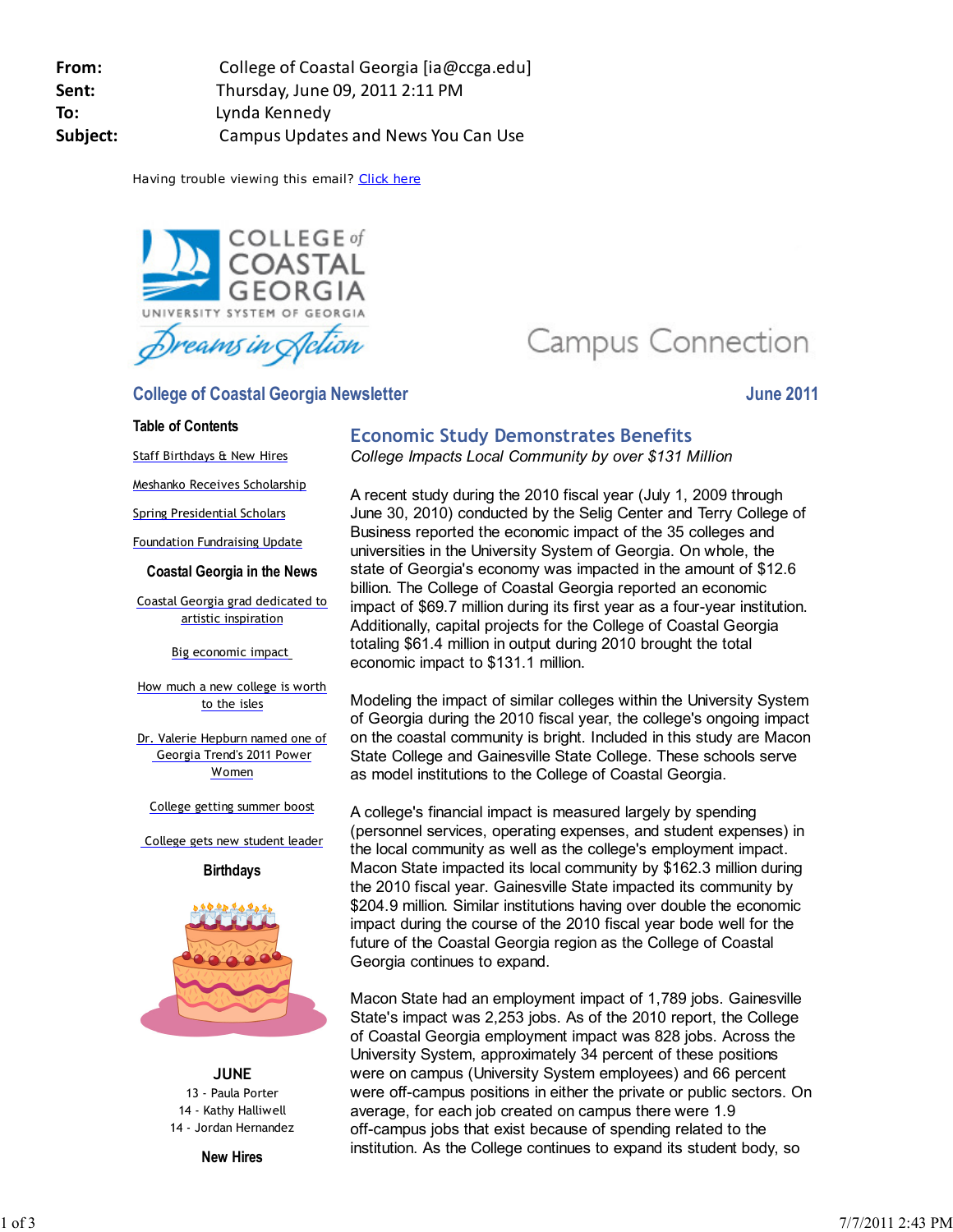Judy Johnston President's Office

> Heidi Leming Student Life

Lorraine Moyer Business Services

Amber Sutor Residence Life

**Calendar**



### **JUNE**

**10 - Georgia Artists with Disabilities** Annual traveling exhibit of award-winning art including **alumnus Gene Threats '80** through July 9 Historic Ritz Theatre Brunswick

**12 - A Little Light Music Island Garage Band** 7-9 p.m. Lighthouse grounds St. Simons Island

#### **15 - Foundation Trustee Meeting**

11 a.m. Southeast Georgia Conference Center

#### **16 - Staff Assembly**

**21 - New Foundation Trustee Orientation**

#### **26 - Jazz in the Park**

Sam Rodriguez Latin Jazz 7-9 p.m. Lighthouse lawn St. Simons Island

too will its employment impact expand.

Additionally, continued expansion of the intercollegiate athletic department and the completion of a new campus center and on-campus housing will add to the college's local economic impact.

Dr. Don Mathews, Professor of Economics at the College, summarized, "The effect of colleges and universities on economic development at the local, state, and national levels is enormous. Colleges and universities help people become more productive workers and citizens. They are also key partners with businesses, nonprofit organizations, and governmental institutions. In addition, what doesn't show up in economic impact analyses is the cultural and community enrichment that colleges and universities provide that impact is significant."

# **Meshanko Awarded National Scholarship**

Coordinator of Career Services Chris Meshanko received a scholarship to attend the 2011 National Association of Colleges and Employers (NACE) Conference and Expo in Grapevine, Texas, May 31 - June 3. Meshanko was one of only thirty career services professionals to receive a scholarship, valued at \$1,700, from the NACE Foundation,

Over 1,600 colleges, universities, and employers attended the conference. According to Meshanko, the conference was a wonderful networking opportunity. "More than one hundred colleges, universities, and employers are now aware of the College of Coastal Georgia and the quality of our programs. The contacts and resources I obtained from the conference will really benefit our students and alumni."

Career Services, a unit of Student Affairs, is located in the Andrews Student Services Center. To learn more about Career Services, click here.

# **112 Students Named Presidential Scholars for Spring**

The College of Coastal Georgia Office of the President has listed the names of the 112 Presidential Scholars for the Spring 2011 term.

To be named to the President's List of Scholars, a student must be enrolled for twelve hours or more with a term grade point average (GPA) of 4.00.

To view the list, click here.

# **Foundation Annual Fund Campaign Update**

As of May 25, annual fund campaign efforts had achieved 70.8% of the 2011 goal. Shooting for \$2,155,000, the Foundation has raised \$1,526,296.

According to the Advancement Office analysis, the Alumni